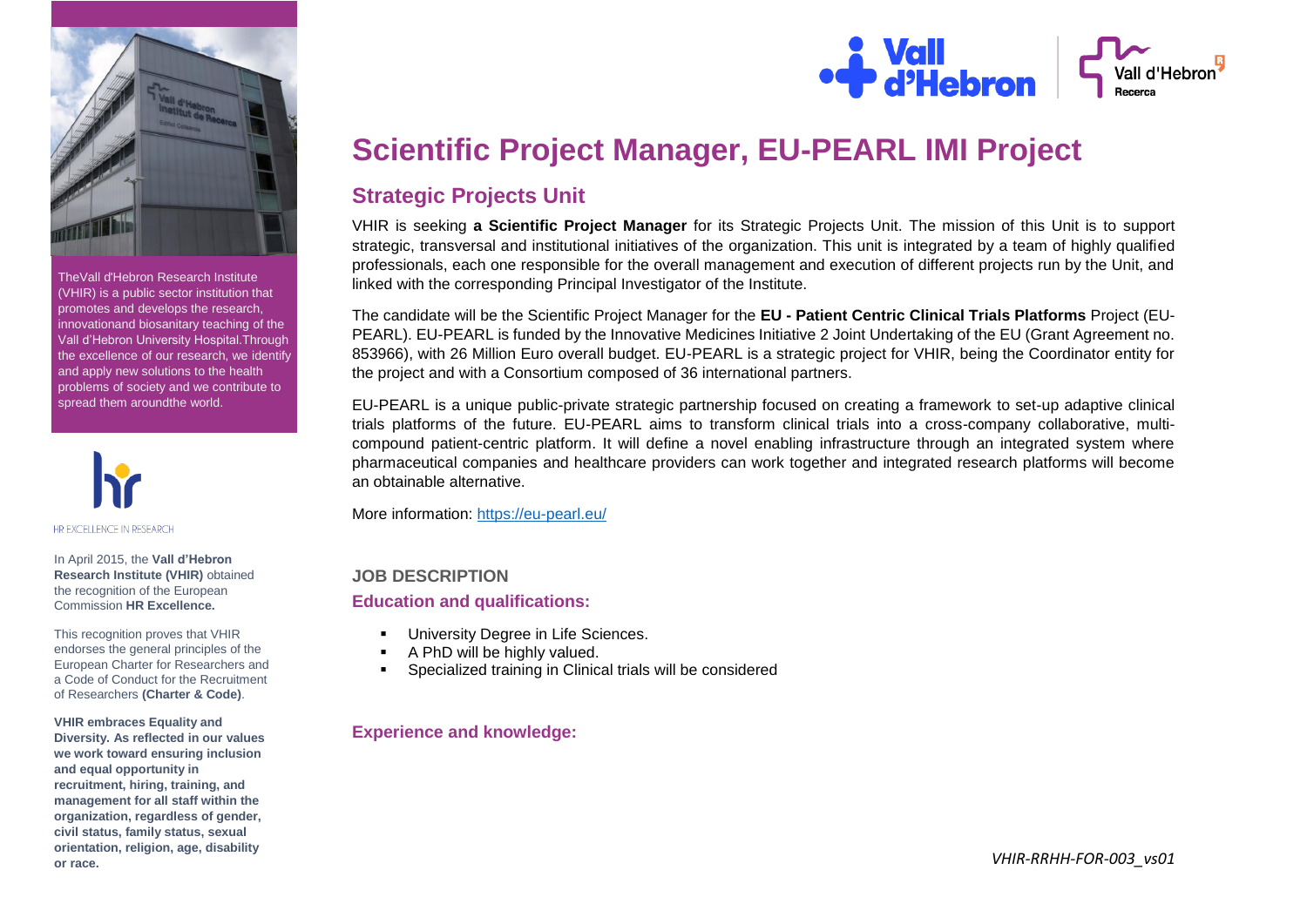

TheVall d'Hebron Research Institute (VHIR) is a public sector institution that promotes and develops the research, innovationand biosanitary teaching of the Vall d'Hebron University Hospital.Through the excellence of our research, we identify and apply new solutions to the health problems of society and we contribute to spread them aroundthe world.



#### In April 2015, the **Vall d'Hebron Research Institute (VHIR)** obtained the recognition of the European Commission **HR Excellence.**

This recognition proves that VHIR endorses the general principles of the European Charter for Researchers and a Code of Conduct for the Recruitment of Researchers **(Charter & Code)**.

#### **VHIR embraces Equality and**

**Diversity. As reflected in our values we work toward ensuring inclusion and equal opportunity in recruitment, hiring, training, and management for all staff within the organization, regardless of gender, civil status, family status, sexual orientation, religion, age, disability or race.**



- At least 5 years of excellent scientific experience in clinical and drug development research settings.
- Previous experience in the coordination of European projects and public-private initiatives of certain complexity. Ability to lead and execute development of complex projects with focus on clinical trials management and/or operations.
- Excellent communication and interpersonal skills to liaise with senior international stakeholders including academic and industry representatives, and policy makers stakeholders will be required Track record of communicating medical advances to different audiences is desirable.
- Understand business prospects and identify opportunities for the development of the organization within the scope of the project.
- Fluency in English (written and spoken).

# **Main responsibilities and duties:**

To manage the scientific coordination EU-PEARL Project in direct communication with the Project Coordinator Dr. Joan Genescà Ferrer, Chief Liver Unit at Vall d'Hebron, with tasks including:

- Plan, execute and monitor the scientific activities of the project, in strong collaboration with VHIR's Project Coordinator and EFPIA's leading partner. Typical topics of work will be the operational, ethical and regulatory aspects of platform trials, federated data networks and set-up of clinical networks, governance and legal issues, project sustainability aspects, etc.
- Participate in overall project governance and scientific coordination, project' decision-making process, project' related risks and prioritize mitigation measures, in coordination with EU-PEARL Project Management Office.
- Liaise with the Principal investigators involved the different project work streams for alignment and coordination of project activities and outcomes. Understand the diverse project stakeholders' needs and translating this into effective and attractive project scientific proposition.
- Liaise with and support VHIR scientific researchers assigned to the project and identify other potential collaborations in the Vall d'Hebron University Campus. Liaise with the VHIR Project manager for the overall monitoring of the project.
- Contribute to the internal and external communication of the project, participating in all internal project scientific meetings of the Executive and Steering Committees; and to external dissemination activities in Spain and abroad.
- Support the Strategic Projects Unit in other tasks related to the preparation, review and drafting of new incoming projects, scouting new project opportunities; within the scope of the EU-PEARL topics.